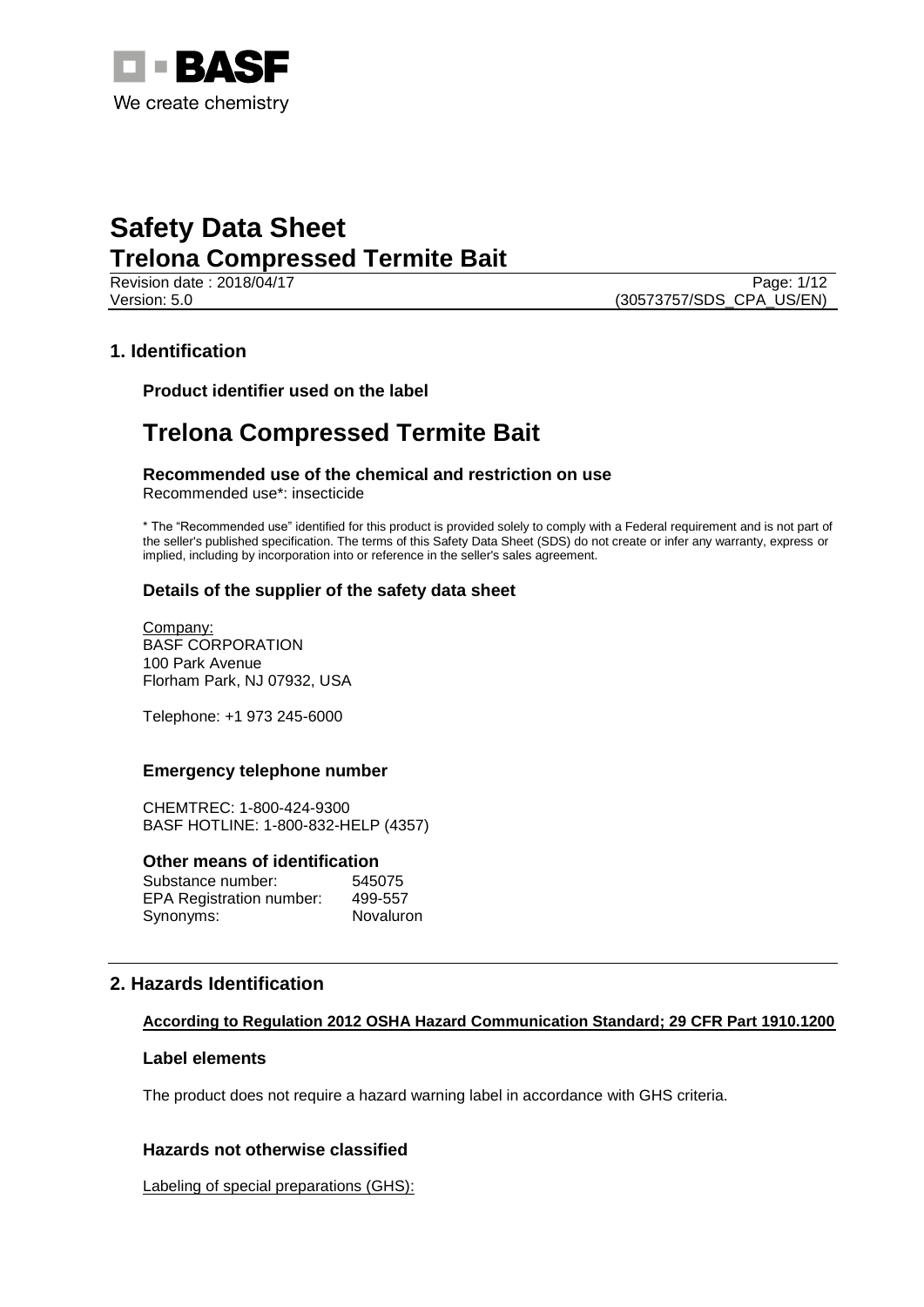Revision date : 2018/04/17 Page: 2/12

Version: 5.0 (30573757/SDS\_CPA\_US/EN)

This product is not combustible in the form in which it is shipped by the manufacturer, but may form a combustible dust through downstream activities (e.g. grinding, pulverizing) that reduce its particle size.

# **3. Composition / Information on Ingredients**

## **According to Regulation 2012 OSHA Hazard Communication Standard; 29 CFR Part 1910.1200**

| <b>CAS Number</b> | Weight %  | <b>Chemical name</b>                                       |
|-------------------|-----------|------------------------------------------------------------|
| 116714-46-6       | $0.5 \%$  | Novaluron (ISO); 1-[3-chloro-4-(1,1,2-trifluoro-2-         |
|                   |           | trifluoromethoxyethoxy)phenyl]-3-(2,6-difluorobenzoyl)urea |
| 9004-34-6         | $>95.0\%$ | Microcrystalline cellulose                                 |
|                   |           |                                                            |

# **4. First-Aid Measures**

### **Description of first aid measures**

#### **General advice:**

Remove contaminated clothing.

#### **If inhaled:**

Keep patient calm, remove to fresh air.

#### **If on skin:**

Wash thoroughly with soap and water.

#### **If in eyes:**

Wash affected eyes for at least 15 minutes under running water with eyelids held open.

#### **If swallowed:**

Rinse mouth and then drink plenty of water.

## **Most important symptoms and effects, both acute and delayed**

Symptoms: No significant reaction of the human body to the product known.

## **Indication of any immediate medical attention and special treatment needed**

Note to physician Treatment: Symptomatic treatment (decontamination, vital functions).

# **5. Fire-Fighting Measures**

#### **Extinguishing media**

Suitable extinguishing media: water spray, dry powder, foam

Unsuitable extinguishing media for safety reasons: water jet, carbon dioxide

#### **Special hazards arising from the substance or mixture**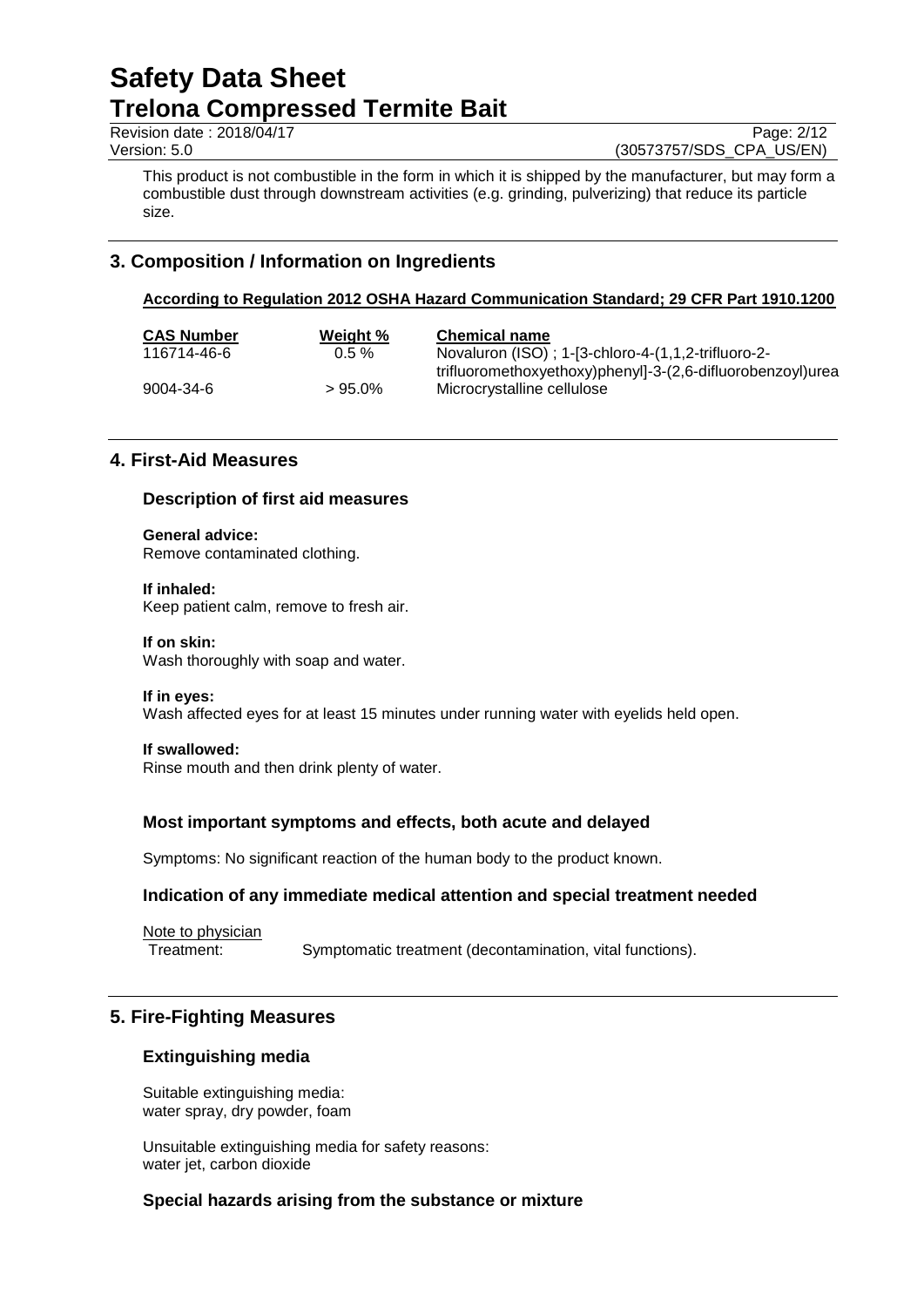Revision date : 2018/04/17 Page: 3/12<br>Version: 5.0 (30573757/SDS CPA US/EN) (30573757/SDS\_CPA\_US/EN)

Hazards during fire-fighting: carbon monoxide, carbon dioxide, nitrogen oxides, acid halides The substances/groups of substances mentioned can be released in case of fire.

# **Advice for fire-fighters**

Protective equipment for fire-fighting: Wear self-contained breathing apparatus and chemical-protective clothing.

# **Further information:**

Evacuate area of all unnecessary personnel. Contain contaminated water/firefighting water. Do not allow to enter drains or waterways. Dusty conditions may ignite explosively in the presence of an ignition source causing flash fire.

# **6. Accidental release measures**

## Further accidental release measures:

Avoid dispersal of dust in the air (i.e., clearing dust surfaces with compressed air). Avoid the formation and build-up of dust - danger of dust explosion. Dust in sufficient concentration can result in an explosive mixture in air. Handle to minimize dusting and eliminate open flame and other sources of ignition.

# **Personal precautions, protective equipment and emergency procedures**

Use personal protective clothing. Avoid contact with the skin, eyes and clothing. Remove contaminated clothes, undergarments and shoes immediately. Information regarding personal protective measures see, section 8.

## **Environmental precautions**

Do not discharge into the subsoil/soil. Do not discharge into drains/surface waters/groundwater.

## **Methods and material for containment and cleaning up**

For small amounts: Pick up with suitable appliance and dispose of. Pick up with suitable absorbent material (e.g. sand, sawdust, general-purpose binder, kieselguhr). Contain with dust binding material and dispose of.

Cleaning operations should be carried out only while wearing breathing apparatus. Dispose of absorbed material in accordance with regulations. Collect waste in suitable containers, which can be labeled and sealed. Clean contaminated floors and objects thoroughly with water and detergents, observing environmental regulations.

# **7. Handling and Storage**

# **Precautions for safe handling**

RECOMMENDATIONS ARE FOR MANUFACTURING, COMMERCIAL BLENDING, AND PACKAGING WORKERS. PESTICIDE APPLICATORS & WORKERS must refer to the Product Label and Directions for Use attached to the product for Agricultural Use Requirements in accordance with the EPA Worker Protection Standard 40 CFR part 170. Ensure adequate ventilation. Provide good ventilation of working area (local exhaust ventilation if necessary). Keep away from sources of ignition - No smoking. Keep container tightly sealed. Protect contents from the effects of light. Protect against heat. Protect from air. Handle and open container with care. Do not open until ready to use. Once container is opened, content should be used as soon as possible. Avoid dust formation. Do not return residues to the storage containers. Follow label warnings even after container is emptied. The substance/ product may be handled only by appropriately trained personnel. Avoid all direct contact with the substance/product. Avoid contact with the skin, eyes and clothing. Avoid inhalation of dusts/mists/vapours. Wear suitable personal protective clothing and equipment.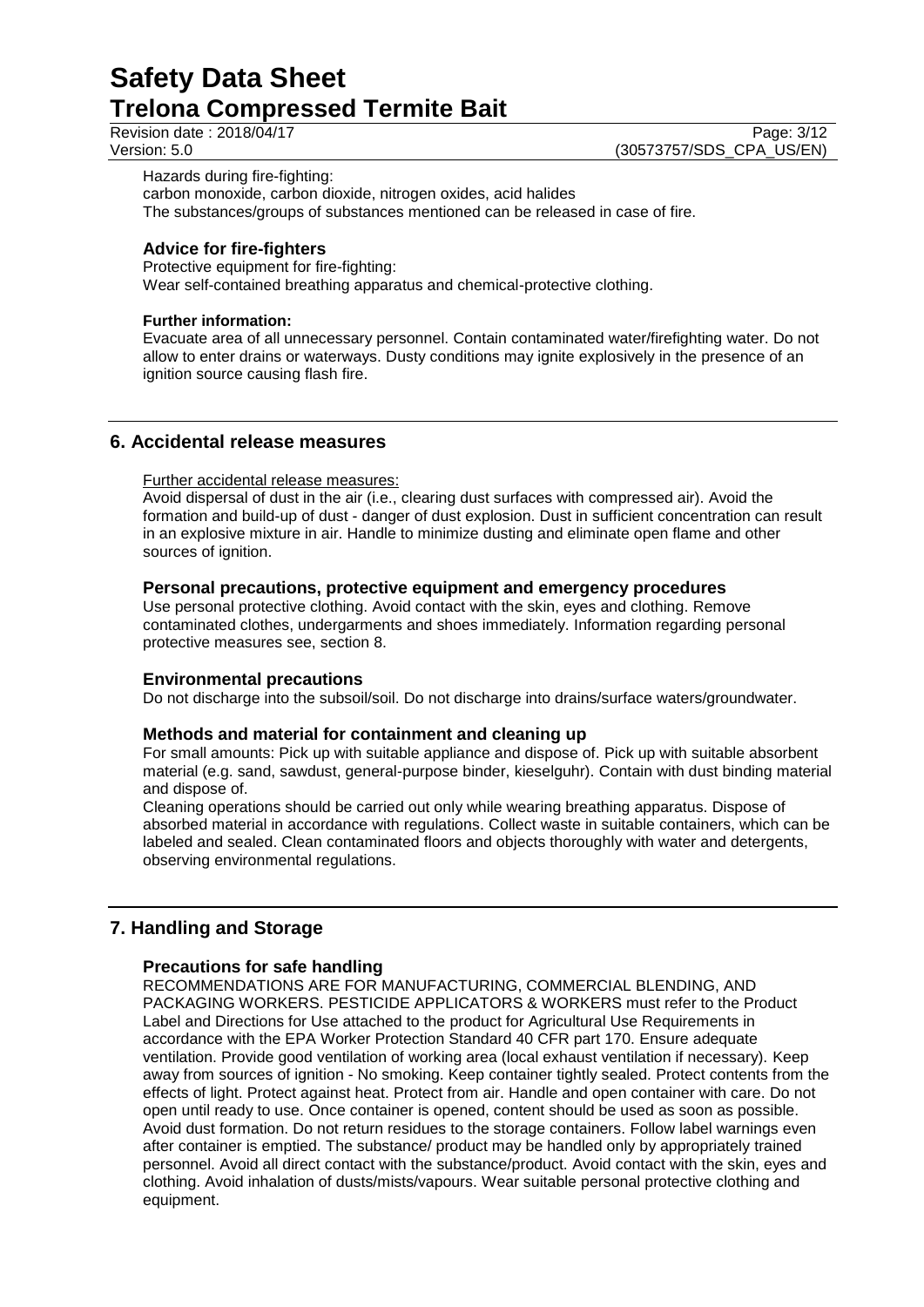Revision date : 2018/04/17 Page: 4/12

Protection against fire and explosion:

The relevant fire protection measures should be noted. Fire extinguishers should be kept handy. Avoid all sources of ignition: heat, sparks, open flame. Sources of ignition should be kept well clear. Avoid extreme heat. Keep away from oxidizable substances. Electrical equipment should conform to national electric code. Ground all transfer equipment properly to prevent electrostatic discharge. Electrostatic discharge may cause ignition. Avoid dust formation. Dust in sufficient concentration can result in an explosive mixture in air. Handle to minimize dusting and eliminate open flame and other sources of ignition. Routine housekeeping should be instituted to ensure that dusts do not accumulate on surfaces. Dry powders can build static electricity charges when subjected to the friction of transfer and mixing operations. Provide adequate precautions, such as electrical grounding and bonding, or inert atmospheres. Refer to NFPA 654, Standard for the Prevention of Fire and Dust Explosions from the Manufacturing, Processing, and Handling of Combustible Particulate Solids (2013 Edition) for safe handling.

## **Conditions for safe storage, including any incompatibilities**

Segregate from foods and animal feeds.

Further information on storage conditions: Keep only in the original container in a cool, dry, wellventilated place away from ignition sources, heat or flame. Protect containers from physical damage. Protect against contamination. The authority permits and storage regulations must be observed. Protect from temperatures above: 40 °C

Changes in the properties of the product may occur if substance/product is stored above indicated temperature for extended periods of time.

# **8. Exposure Controls/Personal Protection**

**Users of a pesticidal product should refer to the product label for personal protective equipment requirements.**

### **Components with occupational exposure limits**

| OSHA PEL         | PEL 5 mg/m3 Respirable fraction; PEL 15 |
|------------------|-----------------------------------------|
|                  | mg/m3 Total dust; TWA value 5 mg/m3     |
|                  | Respirable fraction; TWA value 15 mg/m3 |
|                  | Total dust:                             |
| <b>ACGIH TLV</b> | TWA value $10 \text{ mg/m}3$ ;          |
|                  |                                         |

#### **Advice on system design:**

Whenever possible, engineering controls should be used to minimize the need for personal protective equipment. It is recommended that all dust control equipment such as local exhaust ventilation and material transport systems involved in handling of this product contain explosion relief vents or an explosion suppression system or an oxygen deficient environment. Ensure that dusthandling systems (such as exhaust ducts, dust collectors, vessels, and processing equipment) are designed in a manner to prevent the escape of dust into the work area (i.e., there is no leakage from the equipment). Use only appropriately classified electrical equipment and powered industrial trucks.

#### **Personal protective equipment**

### **RECOMMENDATIONS FOR MANUFACTURING, COMMERCIAL BLENDING, AND PACKAGING WORKERS:**

#### **Respiratory protection:**

Wear respiratory protection if ventilation is inadequate. Wear a NIOSH-certified (or equivalent) organic vapour/particulate respirator. For situations where the airborne concentrations may exceed the level for which an air purifying respirator is effective, or where the levels are unknown or Immediately Dangerous to Life or Health (IDLH), use NIOSH-certified full facepiece pressure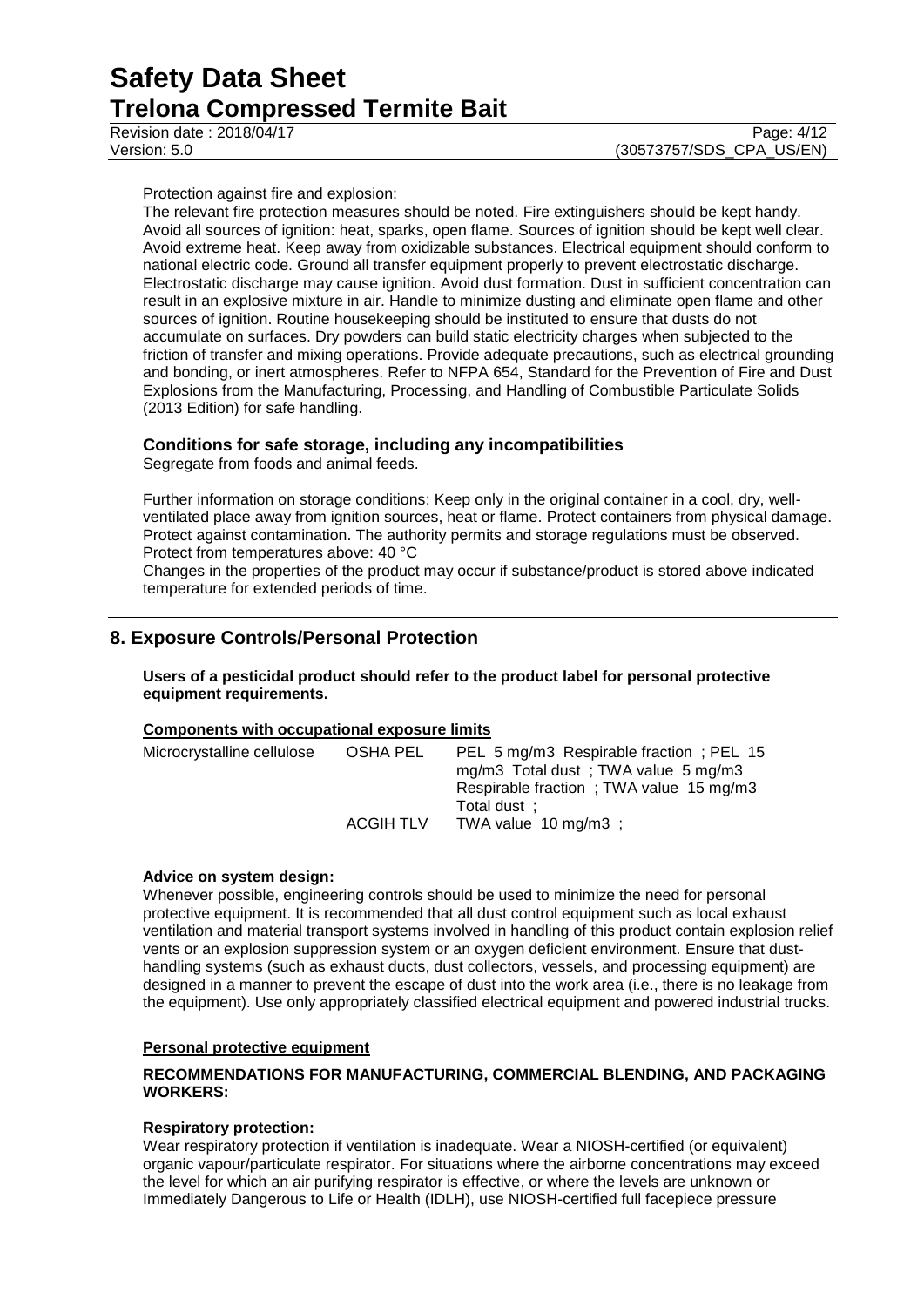Revision date : 2018/04/17 Page: 5/12<br>Version: 5.0 (30573757/SDS\_CPA\_US/EN)

(30573757/SDS\_CPA\_US/EN)

demand self-contained breathing apparatus (SCBA) or a full facepiece pressure demand supplied-air respirator (SAR) with escape provisions.

#### **Hand protection:**

Chemical resistant protective gloves, Protective glove selection must be based on the user's assessment of the workplace hazards.

#### **Eye protection:**

Safety glasses with side-shields. Tightly fitting safety goggles (chemical goggles).

### **Body protection:**

Body protection must be chosen depending on activity and possible exposure, e.g. head protection, apron, protective boots, chemical-protection suit.

### **General safety and hygiene measures:**

Wear long sleeved work shirt and long work pants in addition to other stated personal protective equipment. Work place should be equipped with a shower and an eye wash. Handle in accordance with good industrial hygiene and safety practice. Personal protective equipment should be decontaminated prior to reuse. Gloves must be inspected regularly and prior to each use. Replace if necessary (e.g. pinhole leaks). Take off immediately all contaminated clothing. Store work clothing separately. Hands and/or face should be washed before breaks and at the end of the shift. No eating, drinking, smoking or tobacco use at the place of work. Keep away from food, drink and animal feeding stuffs.

# **9. Physical and Chemical Properties**

| Form:                  | powder                                  |
|------------------------|-----------------------------------------|
| Odour:                 | odourless                               |
| Odour threshold:       | not applicable, odour not perceivable   |
| Colour:                | white                                   |
| pH value:              | approx. $6 - 8$                         |
|                        | $(100 g/l, 20 ^{\circ}C)$               |
|                        | Information based on the main           |
|                        | components.                             |
| Melting point:         | approx. $> 200$ °C The substance /      |
|                        | product decomposes.                     |
|                        | Information based on the main           |
|                        | components.                             |
| Boiling point:         | not applicable, Information based on    |
|                        | the main components.                    |
| Flash point:           | not applicable, the product is a solid  |
| Flammability:          | Based on the structure or composition   |
|                        | there is no indication of flammability  |
| Lower explosion limit: | As a result of our experience with this |
|                        | product and our knowledge of its        |
|                        | composition we do not expect any        |
|                        | hazard as long as the product is used   |
|                        | appropriately and in accordance with    |
|                        | the intended use.                       |
| Upper explosion limit: | As a result of our experience with this |
|                        | product and our knowledge of its        |
|                        | composition we do not expect any        |
|                        | hazard as long as the product is used   |
|                        | appropriately and in accordance with    |
|                        | the intended use.                       |
| Vapour pressure:       | The value has not be determined         |
|                        | because of the high melting point.      |
| Density:               | approx. 0.4 g/cm3                       |
|                        |                                         |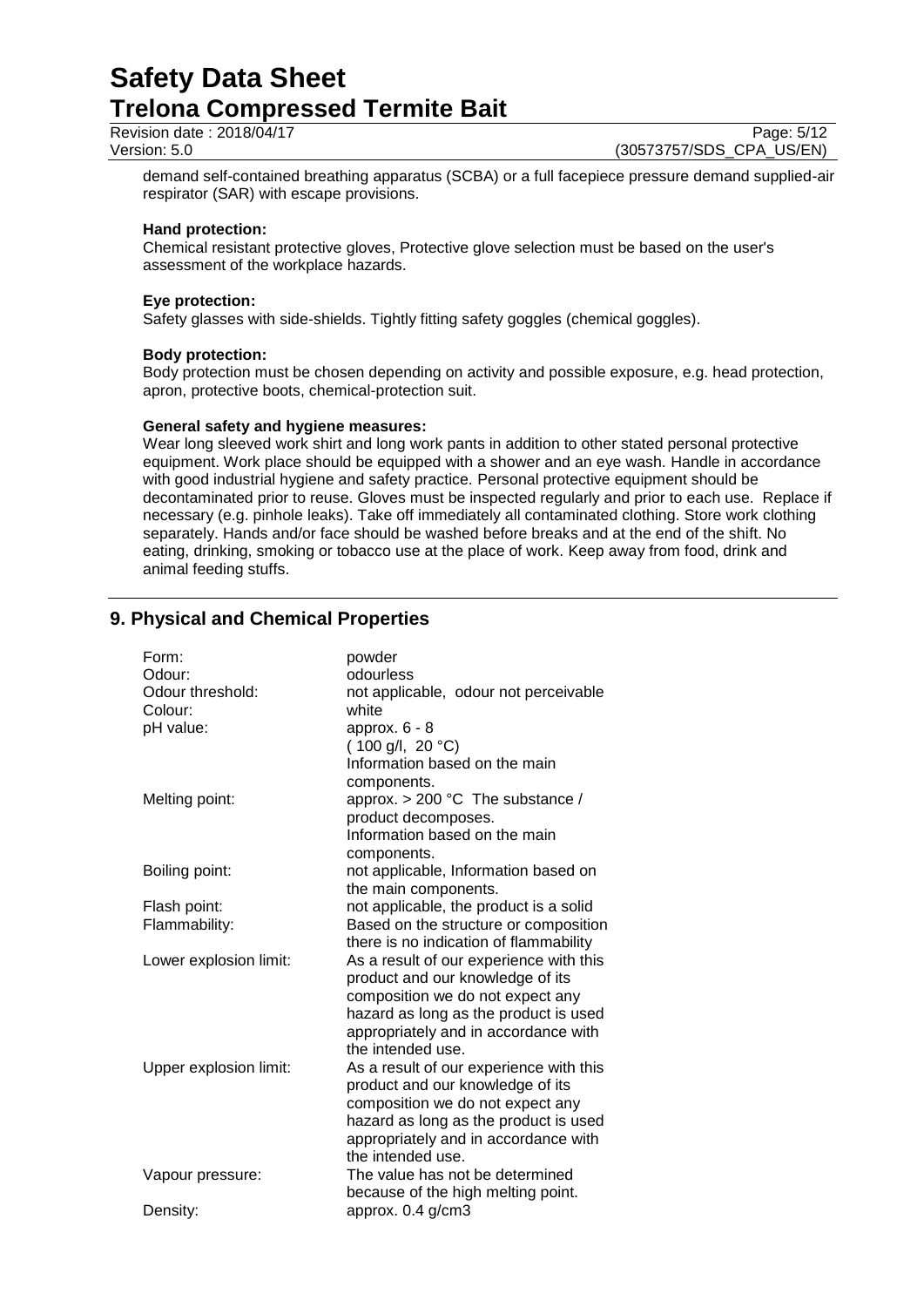Revision date : 2018/04/17

Version: 5.0 (30573757/SDS\_CPA\_US/EN)

| Bulk density:<br>Vapour density:<br>Partitioning coefficient n-<br>octanol/water (log Pow): | approx. 400 kg/m3<br>not applicable<br>not applicable                                                                                                                                                                                                                              |
|---------------------------------------------------------------------------------------------|------------------------------------------------------------------------------------------------------------------------------------------------------------------------------------------------------------------------------------------------------------------------------------|
| Self-ignition<br>temperature:                                                               | Based on its structural properties the<br>product is not classified as self-<br>igniting.                                                                                                                                                                                          |
| Thermal decomposition:                                                                      | carbon monoxide, carbon dioxide<br>Stable at ambient temperature. If product is heated above<br>decomposition temperature toxic vapours may be released. To<br>avoid thermal decomposition, do not overheat.<br>No decomposition if stored and handled as<br>prescribed/indicated. |
| Viscosity, dynamic:<br>Solubility in water:<br>Evaporation rate:                            | not applicable, the product is a solid<br>dispersible<br>not applicable                                                                                                                                                                                                            |
| Other Information:                                                                          | If necessary, information on other physical and chemical<br>parameters is indicated in this section.                                                                                                                                                                               |

# **10. Stability and Reactivity**

## **Reactivity**

No hazardous reactions if stored and handled as prescribed/indicated.

Oxidizing properties:

Based on its structural properties the product is not classified as oxidizing.

## **Chemical stability**

The product is stable if stored and handled as prescribed/indicated.

## **Possibility of hazardous reactions**

The product is chemically stable. Hazardous polymerization will not occur. No hazardous reactions if stored and handled as prescribed/indicated.

## **Conditions to avoid**

Avoid all sources of ignition: heat, sparks, open flame. Avoid extreme temperatures. Avoid prolonged exposure to extreme heat. Avoid contamination. Avoid electro-static discharge. Avoid prolonged storage. This product may form an explosive mixture if: 1. the dust is suspended in the atmosphere as a dust cloud AND 2. the concentration of the dust is above the lower explosion limit (LEL) AND 3. the limiting oxygen concentration (LOC) is exceeded.

#### **Incompatible materials**

strong oxidizing agents

## **Hazardous decomposition products**

Decomposition products:

No hazardous decomposition products if stored and handled as prescribed/indicated., Prolonged thermal loading can result in products of degradation being given off.

Thermal decomposition:

Possible thermal decomposition products:

carbon monoxide, carbon dioxide

Stable at ambient temperature. If product is heated above decomposition temperature toxic vapours may be released. To avoid thermal decomposition, do not overheat.

No decomposition if stored and handled as prescribed/indicated.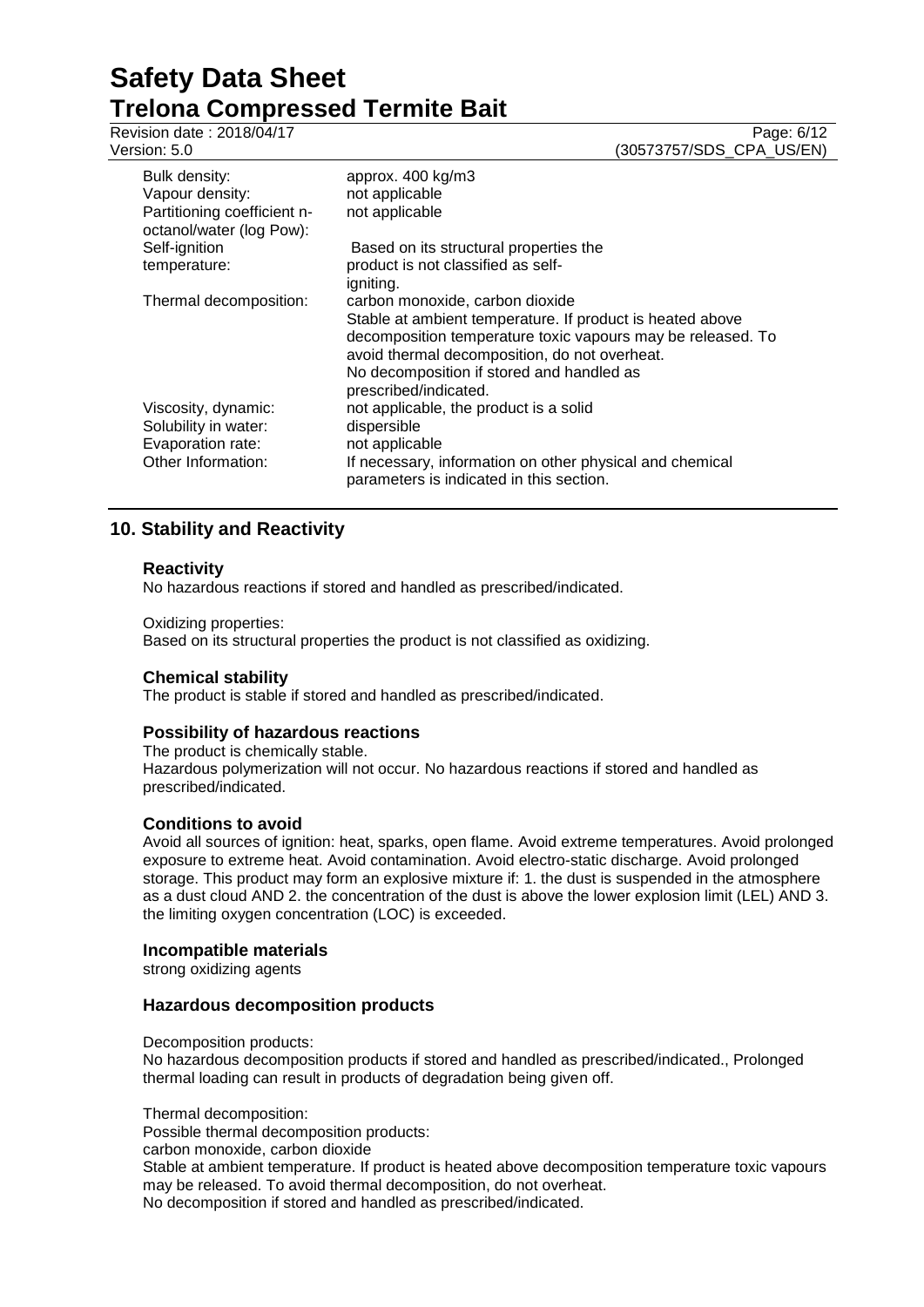Revision date : 2018/04/17 Page: 7/12

# **11. Toxicological information**

#### **Primary routes of exposure**

Routes of entry for solids and liquids are ingestion and inhalation, but may include eye or skin contact. Routes of entry for gases include inhalation and eye contact. Skin contact may be a route of entry for liquefied gases.

### **Acute Toxicity/Effects**

Acute toxicity

Assessment of acute toxicity: Relatively nontoxic after single ingestion. Relatively nontoxic after short-term skin contact. Relatively nontoxic after short-term inhalation.

Oral Type of value: LD50 Species: rat (female) Value: > 5,000 mg/kg

**Inhalation** Type of value: LC50 Species: rat (male/female) Value: > 2.01 mg/l Exposure time: 4 h

**Dermal** Type of value: LD50 Species: rat (male/female) Value: > 5,000 mg/kg

#### Assessment other acute effects

Based on available Data, the classification criteria are not met. The product has not been tested. The statement has been derived from the properties of the individual components.

#### Irritation / corrosion

Assessment of irritating effects: May cause moderate but temporary irritation to the eyes. May cause slight irritation to the skin.

Skin Species: rabbit Result: Slightly irritating.

**Eye** Species: rabbit Result: non-irritant

**Sensitization** Assessment of sensitization: Skin sensitizing effects were not observed in animal studies.

Buehler test Species: guinea pig Result: Skin sensitizing effects were not observed in animal studies.

#### Aspiration Hazard

No aspiration hazard expected. The product has not been tested. The statement has been derived from the properties of the individual components.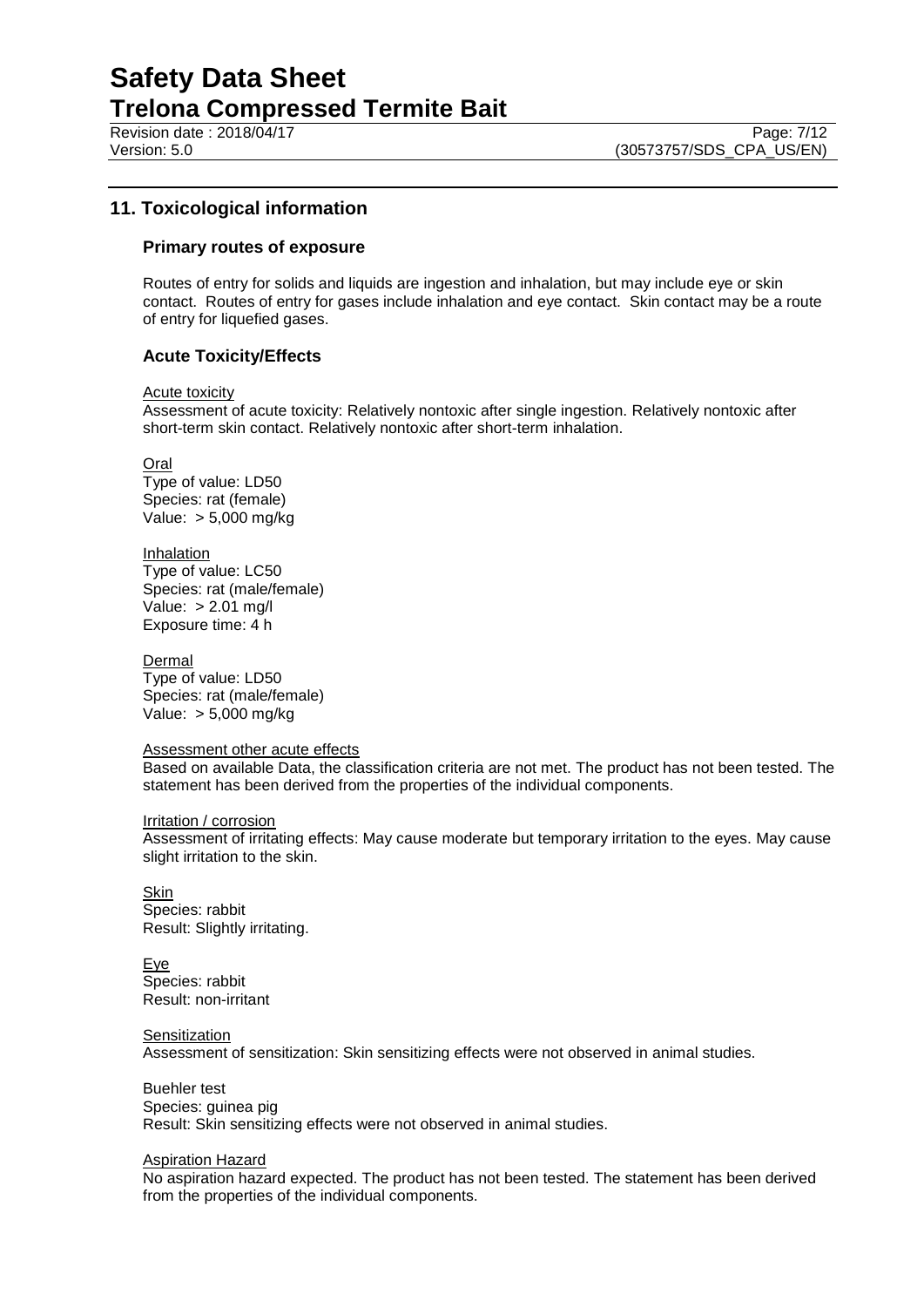Revision date : 2018/04/17

# **Chronic Toxicity/Effects**

### Repeated dose toxicity

Assessment of repeated dose toxicity: The product has not been tested. The statement has been derived from the properties of the individual components. No substance-specific organtoxicity was observed after repeated administration to animals.

#### Genetic toxicity

Assessment of mutagenicity: The product has not been tested. The statement has been derived from the properties of the individual components. Mutagenicity tests revealed no genotoxic potential.

#### **Carcinogenicity**

Assessment of carcinogenicity: The product has not been tested. The statement has been derived from the properties of the individual components. The results of various animal studies gave no indication of a carcinogenic effect.

#### Reproductive toxicity

Assessment of reproduction toxicity: The product has not been tested. The statement has been derived from the properties of the individual components. The results of animal studies gave no indication of a fertility impairing effect.

#### **Teratogenicity**

Assessment of teratogenicity: The product has not been tested. The statement has been derived from the properties of the individual components. Animal studies gave no indication of a developmental toxic effect at doses that were not toxic to the parental animals.

Other Information Misuse can be harmful to health.

## **Symptoms of Exposure**

No significant reaction of the human body to the product known.

#### Medical conditions aggravated by overexposure

Individuals with pre-existing diseases of the respiratory system, skin or eyes may have increased susceptibility to excessive exposures.

# **12. Ecological Information**

#### **Toxicity**

Aquatic toxicity Assessment of aquatic toxicity: Very toxic to aquatic life with long lasting effects. The product has not been tested. The statement has been derived from the properties of the individual components.

**Toxicity to fish** 

*Information on: Novaluron (ISO) ; 1-[3-chloro-4-(1,1,2-trifluoro-2-trifluoromethoxyethoxy)phenyl]-3- (2,6-difluorobenzoyl)urea LC50 (96 h) 0.744 mg/l, Cyprinus carpio LC50 (96 h) > 0.96 mg/l, Salmo gairdneri, syn. O. mykiss LC50 (96 h) 0.002 mg/l, Cyprinodon variegatus* ----------------------------------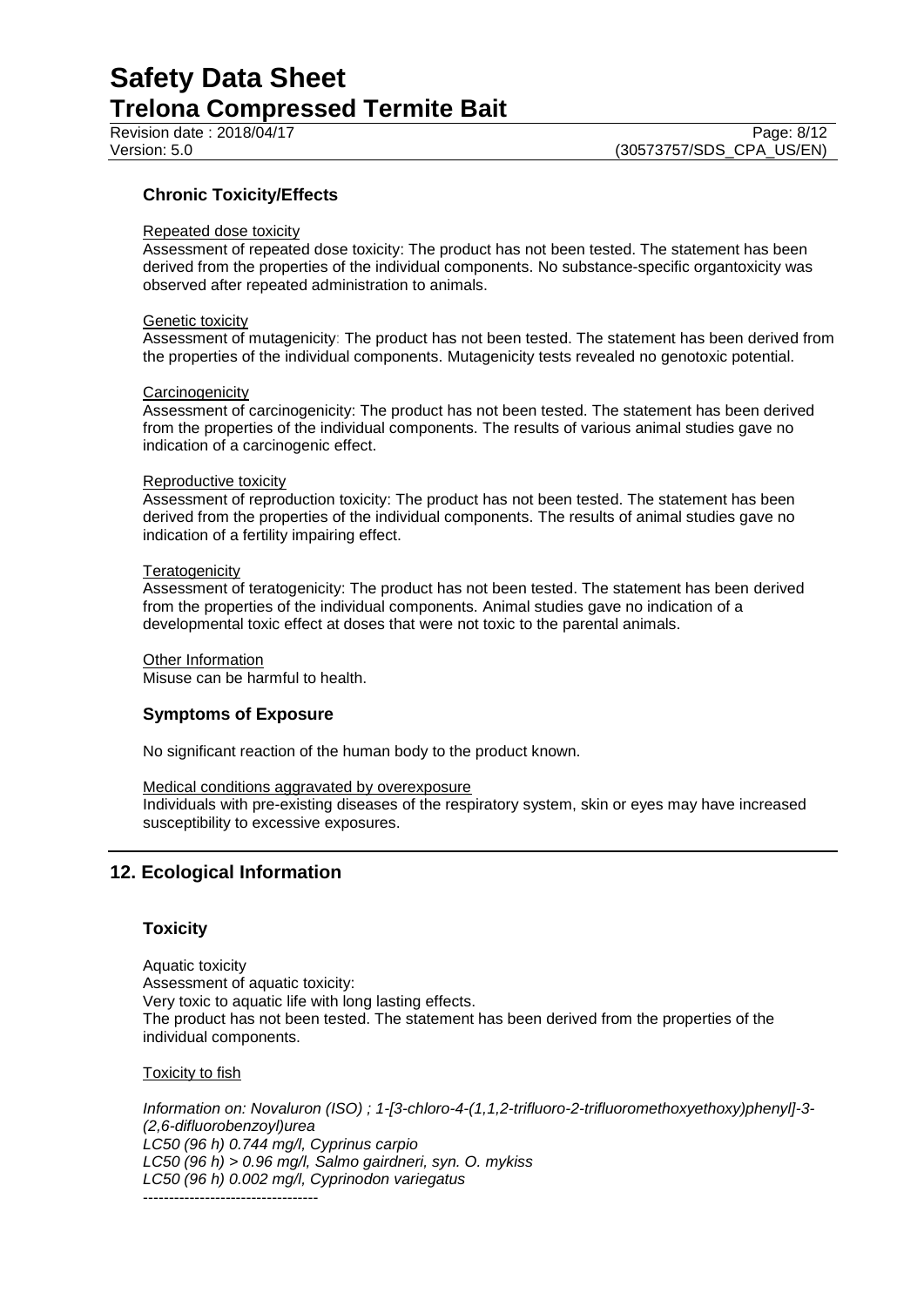### Aquatic invertebrates

*Information on: Novaluron (ISO) ; 1-[3-chloro-4-(1,1,2-trifluoro-2-trifluoromethoxyethoxy)phenyl]-3- (2,6-difluorobenzoyl)urea EC50 (48 h) 0.00015 mg/l, Daphnia magna LC50 (48 h) 0.00013 mg/l, Americamysis bahia* ----------------------------------

### Aquatic plants

*Information on: Novaluron (ISO) ; 1-[3-chloro-4-(1,1,2-trifluoro-2-trifluoromethoxyethoxy)phenyl]-3- (2,6-difluorobenzoyl)urea EC50 (72 h) > 9.68 mg/l (biomass), Selenastrum capricornutum EC50 (14 h) > 0.0754 mg/l, Lemna minor* ----------------------------------

## **Persistence and degradability**

Assessment biodegradation and elimination (H2O) The product has not been tested. The statement has been derived from the properties of the individual components.

### **Bioaccumulative potential**

Assessment bioaccumulation potential Accumulation in organisms is expected. The product has not been tested. The statement has been derived from the properties of the individual components.

#### Bioaccumulation potential

----------------------------------

*Information on: Novaluron (ISO) ; 1-[3-chloro-4-(1,1,2-trifluoro-2-trifluoromethoxyethoxy)phenyl]-3- (2,6-difluorobenzoyl)urea*

*Bioconcentration factor: 14,431*

## **Mobility in soil**

Assessment transport between environmental compartments The product has not been tested. The statement has been derived from the properties of the individual components.

*Information on: Novaluron (ISO) ; 1-[3-chloro-4-(1,1,2-trifluoro-2-trifluoromethoxyethoxy)phenyl]-3- (2,6-difluorobenzoyl)urea*

*Following exposure to soil, adsorption to solid soil particles is probable, therefore contamination of groundwater is not expected.*

----------------------------------

# **Additional information**

Other ecotoxicological advice: Do not discharge product into the environment without control.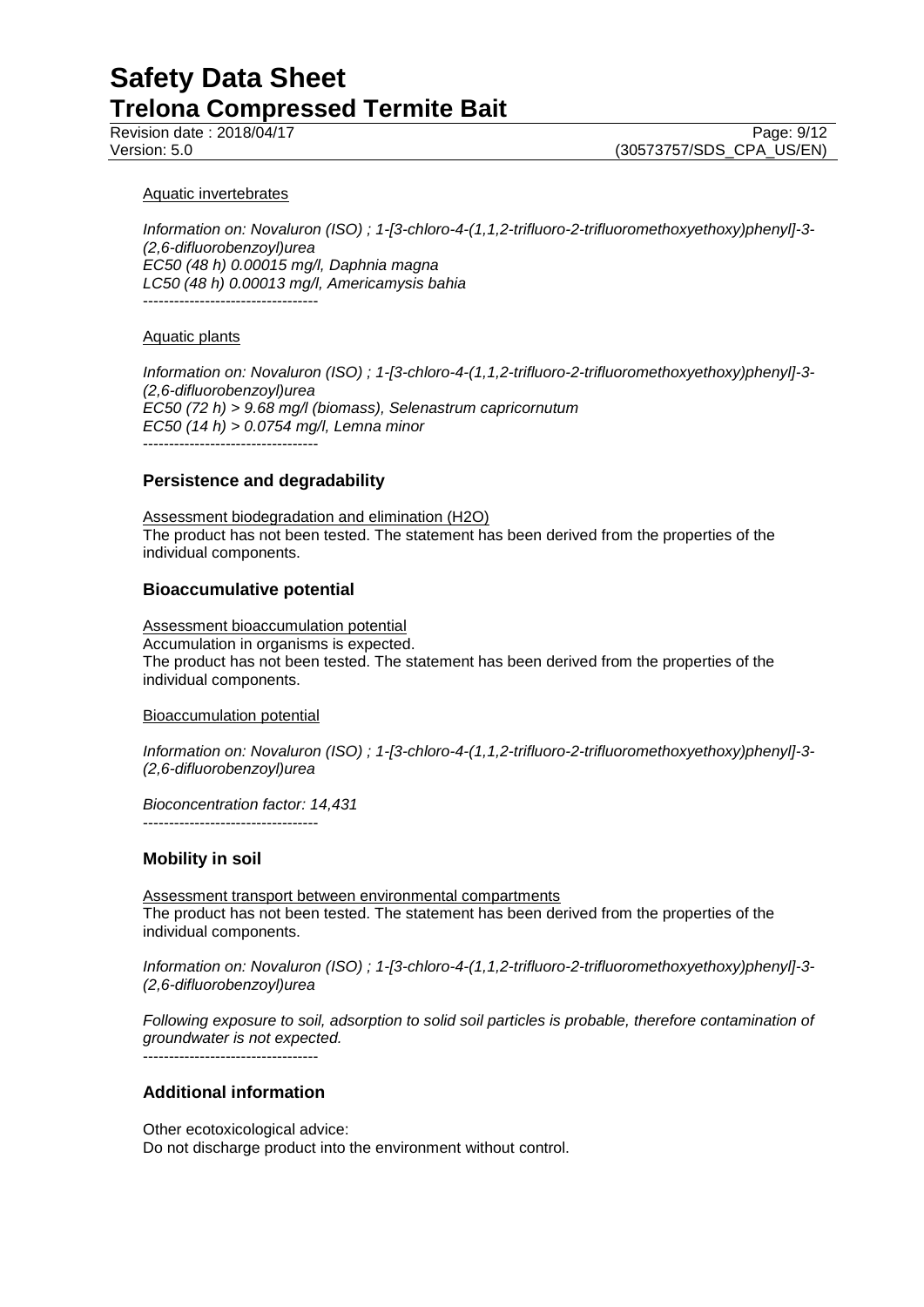# **13. Disposal considerations**

#### **Waste disposal of substance:**

Pesticide wastes are regulated. Improper disposal of excess pesticide, spray mix or rinsate is a violation of federal law. If pesticide wastes cannot be disposed of according to label instructions, contact the State Pesticide or Environmental Control Agency or the Hazardous Waste representative at the nearest EPA Regional Office for guidance.

#### **Container disposal:**

The packaging must not be re-used. Completely empty packaging may be treated as household waste. Consult the product label for additional details.

### **RCRA:**

The waste codes are manufacturer's recommendations based on the designated use of the product. Other use and special waste disposal treatment on customer's location may require different wastecode assigments. This product is not regulated by RCRA.

# **14. Transport Information**

|              | <b>Land transport</b> |
|--------------|-----------------------|
| <b>USDOT</b> |                       |

Not classified as a dangerous good under transport regulations

| Sea transport<br><b>IMDG</b>                                                                                 |                                                                                                                           |
|--------------------------------------------------------------------------------------------------------------|---------------------------------------------------------------------------------------------------------------------------|
| Hazard class:<br>Packing group:<br>ID number:<br>Hazard label:<br>Marine pollutant:<br>Proper shipping name: | 9<br>Ш<br><b>UN 3077</b><br>9, EHSM<br>YES.<br>ENVIRONMENTALLY HAZARDOUS SUBSTANCE, SOLID, N.O.S.<br>(contains NOVALURON) |
| Air transport<br><b>IATA/ICAO</b>                                                                            |                                                                                                                           |
| Hazard class:<br>Packing group:<br>ID number:<br>Hazard label:<br>Proper shipping name:                      | 9<br>Ш<br><b>UN 3077</b><br>9. EHSM<br>ENVIRONMENTALLY HAZARDOUS SUBSTANCE, SOLID, N.O.S.<br>(contains NOVALURON)         |

# **15. Regulatory Information**

## **Federal Regulations**

## **Registration status:**

| Crop Protection | TSCA, US released / exempt    |
|-----------------|-------------------------------|
| Chemical        | TSCA, US blocked / not listed |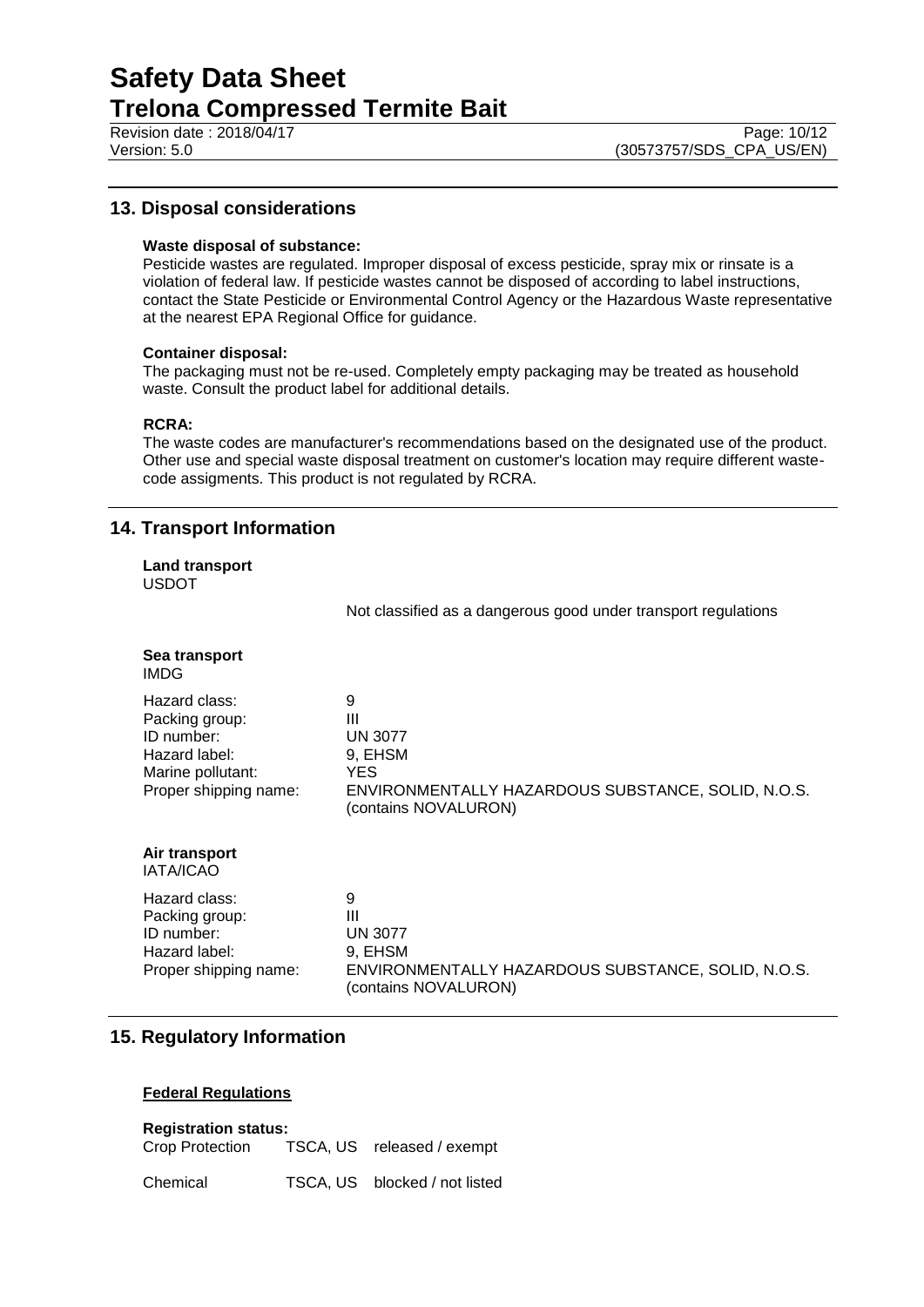Revision date : 2018/04/17 Page: 11/12

Version: 5.0 (30573757/SDS\_CPA\_US/EN)

**EPCRA 311/312 (Hazard categories):** Refer to SDS section 2 for GHS hazard classes applicable for this product.

#### **State regulations**

| State RTK | <b>CAS Num</b> |
|-----------|----------------|
| PА        | 9004-34-6      |
| МA        | 9004-34-6      |
| N.J       | 9004-34-6      |
|           |                |

#### **State Rtdate** Chemical name

Microcrystalline cellulose Microcrystalline cellulose Microcrystalline cellulose

#### **Labeling requirements under FIFRA**

This chemical is a pesticide product registered by the Environmental Protection Agency and is subject to certain labeling requirements under federal pesticide law. These requirements differ from the classification criteria and hazard information required for safety data sheets, and workplace labels of non-pesticide chemicals. Following is the hazard information as required on the pesticide label.

CAUTION: KEEP OUT OF REACH OF CHILDREN. KEEP OUT OF REACH OF DOMESTIC ANIMALS. Causes eye irritation. Avoid contact with the skin, eyes and clothing. Wash thoroughly after handling.

## **16. Other Information**

#### **SDS Prepared by:**

BASF NA Product Regulations SDS Prepared on: 2018/04/17

We support worldwide Responsible Care® initiatives. We value the health and safety of our employees, customers, suppliers and neighbors, and the protection of the environment. Our commitment to Responsible Care is integral to conducting our business and operating our facilities in a safe and environmentally responsible fashion, supporting our customers and suppliers in ensuring the safe and environmentally sound handling of our products, and minimizing the impact of our operations on society and the environment during production, storage, transport, use and disposal of our products.

IMPORTANT: WHILE THE DESCRIPTIONS, DESIGNS, DATA AND INFORMATION CONTAINED HEREIN ARE PRESENTED IN GOOD FAITH AND BELIEVED TO BE ACCURATE , IT IS PROVIDED FOR YOUR GUIDANCE ONLY. BECAUSE MANY FACTORS MAY AFFECT PROCESSING OR APPLICATION/USE, WE RECOMMEND THAT YOU MAKE TESTS TO DETERMINE THE SUITABILITY OF A PRODUCT FOR YOUR PARTICULAR PURPOSE PRIOR TO USE. NO WARRANTIES OF ANY KIND, EITHER EXPRESSED OR IMPLIED, INCLUDING WARRANTIES OF MERCHANTABILITY OR FITNESS FOR A PARTICULAR PURPOSE, ARE MADE REGARDING PRODUCTS DESCRIBED OR DESIGNS, DATA OR INFORMATION SET FORTH, OR THAT THE PRODUCTS, DESIGNS, DATA OR INFORMATION MAY BE USED WITHOUT INFRINGING THE INTELLECTUAL PROPERTY RIGHTS OF OTHERS. IN NO CASE SHALL THE DESCRIPTIONS, INFORMATION, DATA OR DESIGNS PROVIDED BE CONSIDERED A PART OF OUR TERMS AND CONDITIONS OF SALE. FURTHER, YOU EXPRESSLY UNDERSTAND AND AGREE THAT THE DESCRIPTIONS, DESIGNS, DATA, AND INFORMATION